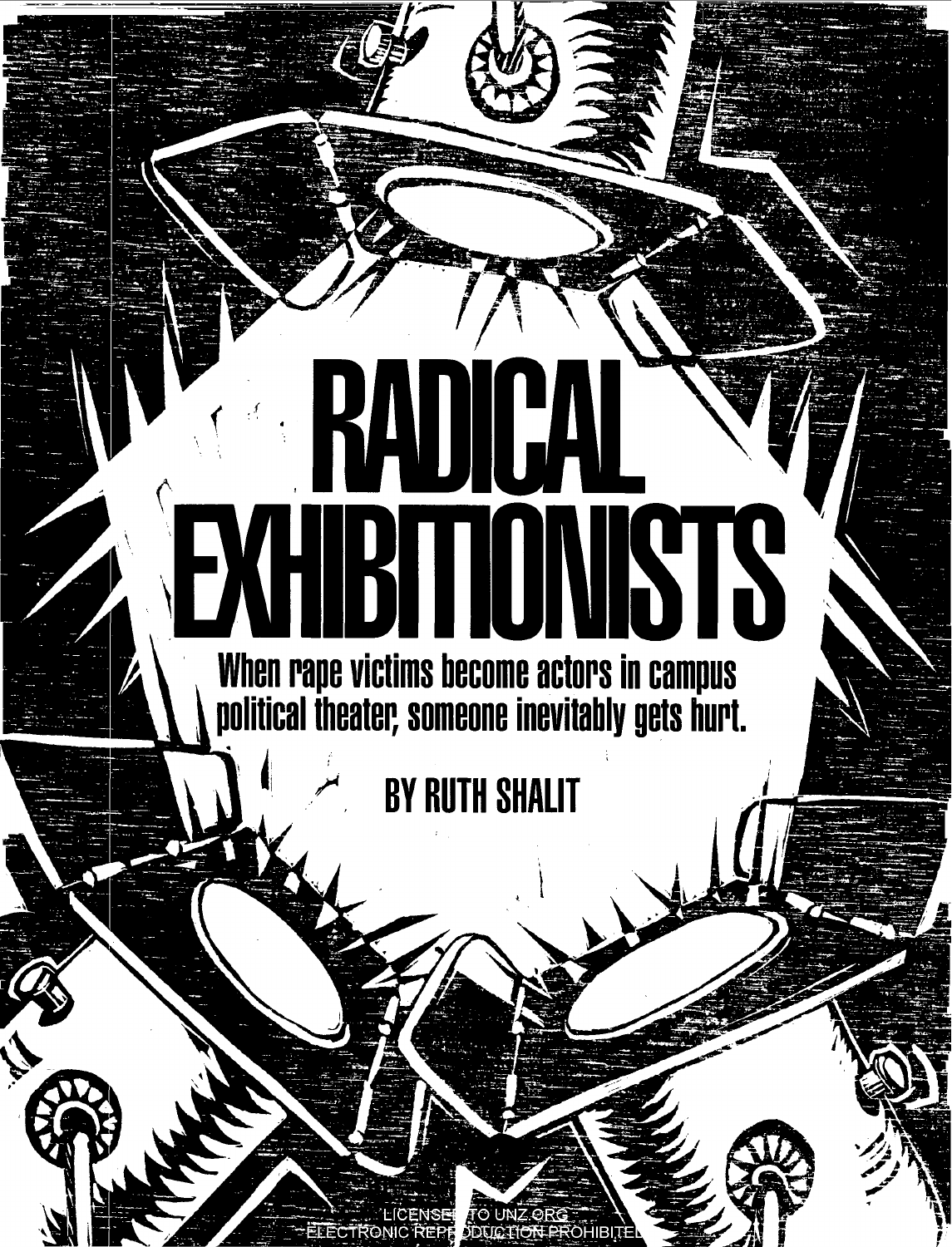iven the widespread perception that apathy is the prevailing political sentiment among the nation's college students, you might not expect an outdoor protest on a cold, rainy Saturday night to attract much of a campus crowd. Yet last year's Take Back the Night march at Princeton University, a school with about 6,000 students, brought out more than 600 men and women who "braved freezing winds and heavy rains to participate," according to *The Daily Princetonian.* On other campuses, Take Back the Night marches attract comparable crowds.

Organized by students who say they want to raise awareness about rape and sexual harassment, Take Back the Night in some ways resembles the stereotypical campus protest: Participants chant, wave signs, present a list of angry "demands" to the administration. But the personal testimony from rape victims featured at the march gives the event a voyeuristic appeal that distinguishes it from old-fashioned student activism. A sort of postmodern variation on the *True Confessions* theme, the "survivor story" represents a new genre of campus radicalism.

Here is how a survivor story is told. After reaching a designated location, the marchers stop chanting and come to an abrupt halt. Necks are craned as six or seven women push their way to the front of the crowd. These are the rape victims, or "survivors." One by one, they walk toward center stage, grab the microphone, clear their throats, and begin: "My name is  $\mu$ , and I'm here to take back the night." Some women hastily recount their nightmares and retreat into the darkness. Others linger in the spotlight, interspersing their narratives with vague denunciations of the university administration, of male cultural hegemony, of Western society in general. The more ardently political the testimony, the more affirming the response of the crowd tends to be.

Last year, the *Princetonian* reported, many stories generated "alternating applause and soft crying from candle-holding listeners." One survivor was able to pitch the audience from applause to soft crying and back again with particular confidence and skill. Sexually victimized by her high-school boyfriend at age 16, this woman, a senior, had been speaking at  $\frac{dE}{dt}$  Take Back the Night-"tell[ing] my deepest, darkest secret to  $\frac{dE}{dt}$  hundreds of strangers." as she described the experience-since hundreds of strangers," as she described the experience—since

her arrival on campus. Delivering what was to be her final performance, she once again recounted the details of what had happened to her in high school. She then added an update.

"At a fancy Ivy League school like Princeton," she began, **"I** was sure ... that my nightmare of sexual violence could finally be put behind me." She had been wrong, she said. Several years before, a "very drunk" undergraduate had ogled her at a party in a way that made her feel "particularly uncomfortable." Despite numerous attempts to escape him, the student pursued this woman and her friends from club to club.

After she left her friends at a party to walk home alone, he pounced on her, dragged her back to his room, locked the door, and "while he shouted the most degrading obscenities imaginable," raped her. When he was finished, he grabbed her by the shoulders and smashed her head repeatedly against the metal bed frame until she lost consciousness. "The next thing I knew," she related, "I was slung over his shoulder, being carried back to my dorm, where he dropped me at the bottom of my entryway."

In the context of a rally whose explicit aim is to "show the way sexual violence is linked to different kinds of oppression," this woman's story seemed to offer a sort of unified-field theory. In a spectacle of sexual degradation of nearly Sadean dimensions, she was simultaneously raped and sexually harassed—forced to listen to a stream of "the most degrading obscenities imaginable" even as she was cruelly assaulted. Her story featured raging class conflict: The attacker called her "public-school bitch" and, while raping her, growled, "My father buys me cheap girls like you to use up and throw away." It revealed shocking campus indifference toward rape victims: "Although I screamed the entire time, no one even looked out of their window to see if **I** was in danger."

It confirmed students' suspicions of male administrators' insensitivity: "The Dean of Students Office told me 'not to press the issue' and to 'let bygones be bygones.' " It showed the university's reluctance to punish rapists: "My rapist was given a year's suspension but is back on campus now and will graduate with my class." Finally, it reminded students who their real friends were: Thanks to the enlightened folk at Princeton's understaffed, overworked rape counseling center, the woman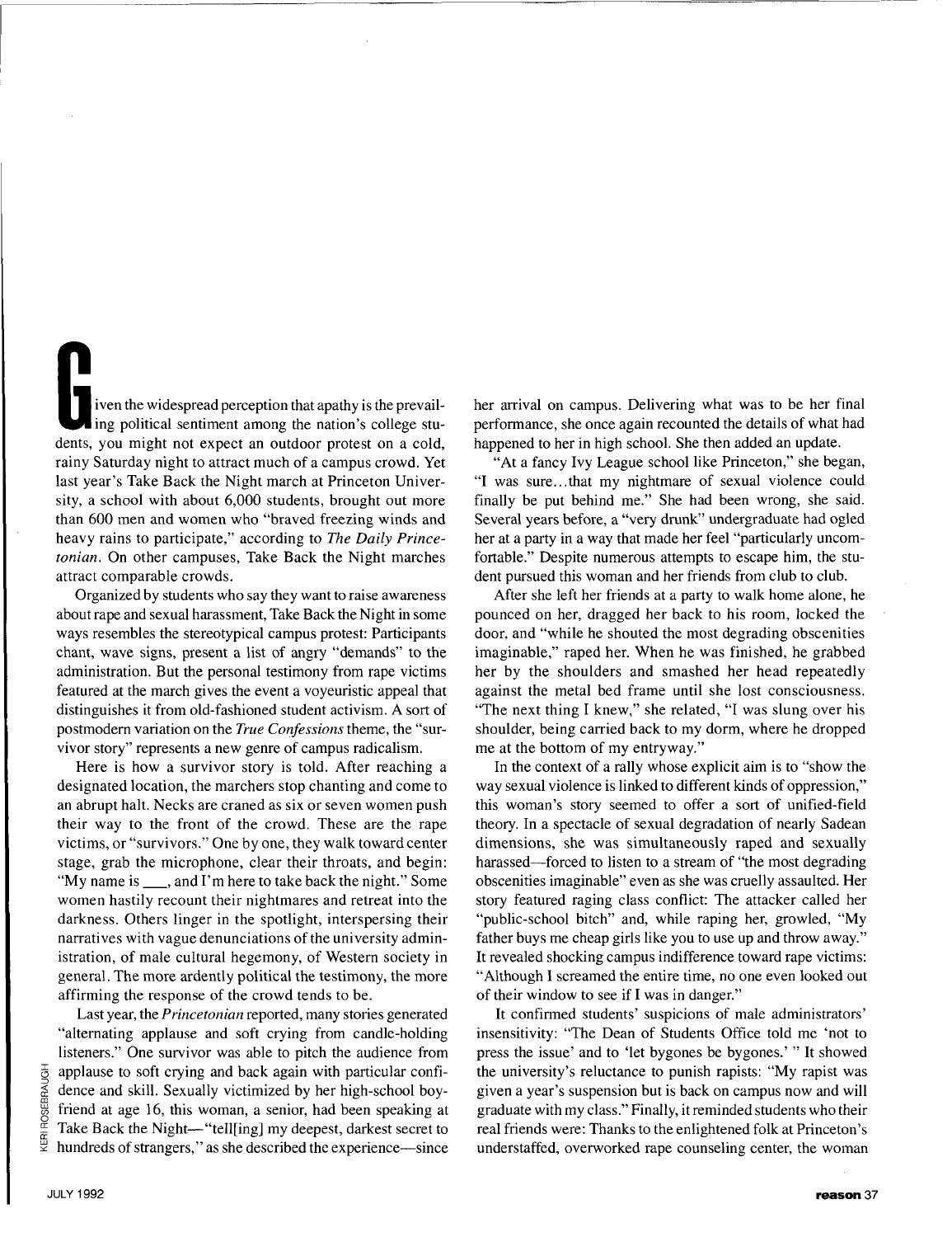was able to take the first, tentat steps toward healing.

*I'* 

There was only one problem with the story: It wasn't true.

he story and its <sup>1</sup>**T** lustrate how the Take Back the Night march, originally organized by rape victims as a protest against sex crimes, has been hijacked by leftwing activists seeking to further their own political agenda. Although the rape victims are still the event's main attraction, the issue of women's safety, once the focus of the march, has been pushed to the periphery. To the march's new crop of leaders, the survivor story is important not as a description of an actual crime but as a metaphor for all that is wrong with Western civilization. As the Princeton community eventually discovered, a survivor story need not be true to be valid.

On April 23, three days after the march, the dramatic survivor story resurfaced as an op-ed column in the *Princetonian.* "I want to appeal to a wider audience than the march produces," the woman wrote. Claiming that media coverage of the march could not possibly do it justice, that it was "impossible to accurately convey the poignancy of the victims' stories in a factual news report," she had decided to further "publicize [her] victimization," as she curiously put it, by submitting her story to the campus paper. "If you don't know how to react next time you see me," the woman advised at the end of the article, "give me a hug and tell me I'm very brave. Because I, like the other campus rape victims who speak at Take Back the Night, am very brave and need your support." Students quickly assured her that she had it, writing letters to the paper praising her courage and angrily condemning her unnamed assailant.

Soon, however, things started to go wrong. In an agonized letter to the *Princetonian* published on April 26,

" **Rape victims are still Take Back the Might's main concern, but the issue of women's safety has been pushed to the periphery. The survivor story, a metaphor for all that's wrong with Western civilization, is more important.** 

Dean of Students Eugene Lowe, while endorsing the goals of the march his office had helped sponsor, explained that the testimony of one participant has  $\mathcal{L}$  effeated deep misunderstanding within our community and may have created  $\langle$ our community and may have created barriers to reporting incidents." He then refuted key details of the woman's account. Although the survivor claimed to have brought a complaint before the Office of the Dean of Students against the man in question, no complaint or mention of the incident had ever been filed. The woman's allegation that her attacker, having been given the light sentence of a year's suspension, had recently returned to campus to torment her anew was absurd on its face. "We could expect a student who had committed such an act to be permanently removed from this community," wrote the astonished Lowe.

Fearing charges of "blaming the victim," the campus press did not pursue the issue further. Behind the scenes, however, trouble roiled. Finding herself suddenly on the defense after Lowe's letter and perhaps hoping to regain credibility, the woman had quietly begun to circulate the name of a particular student in conjunction with her rape story. How widely was this charge spread? "Widely enough that this individual felt falsely accused," Lowe says. "Widely enough so that this individual's reputation in the community had been compromised."

The male student was finally forced to bring a formal complaint against the woman to the Office of the Dean of Students. Because Princeton's internal disciplinary proceedings are kept strictly confidential, students will never know the details of the arrangement reached in that office. On May 22 of last year, however, its outcome became fairly clear. On the *Princetonian's* last publishing day of the year, a second essay by the woman in question showed up on the paper's op-ed page. Appearing under the headline "Apologizing for False Accusation of Rape," it was a retraction of her original account. "At the Take Back the Night march," she explained, "I was overcome by emotion. As a result, I was not as clear or coherent in my recounting of events as a situation as delicate as this demands."

The woman apologized for having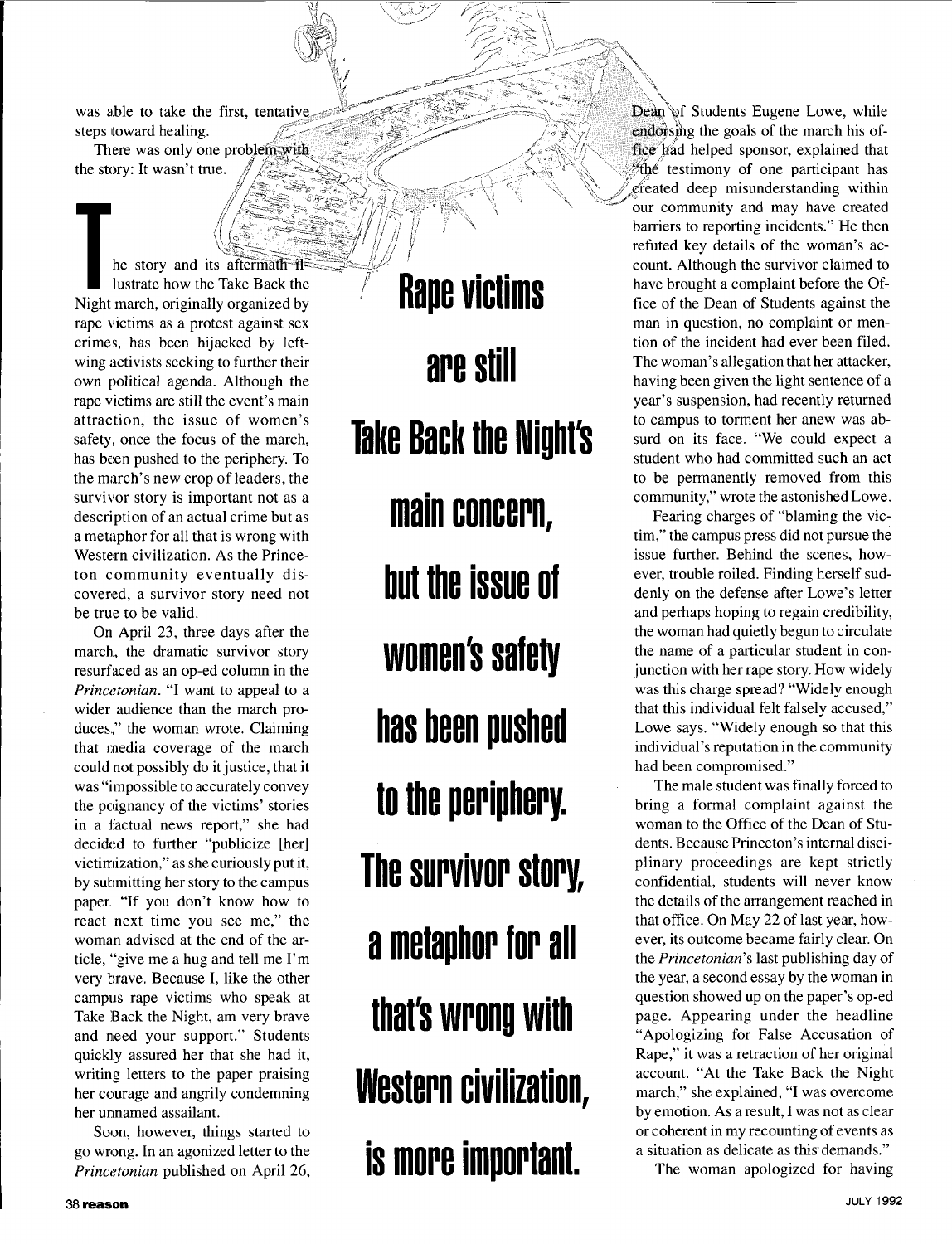falsely accused a fellow student of Alberta is naive effort to "ensure that every-<br>raping her. "Because of fmyl comments," she wrote, "a certain individual has been wrongly accused and is being pursued for a crime he did not commit." She admitted to naming this student as her attacker "in conversations with many members of this community" and said she regretted the fact that he had been "personally injured" and "verbally attacked" by peers as a result of her statements. "I urge students," she belatedly implored, "to cease blaming this person for my attack." Her motivation in slandering him was obscure. **As** she confessed, "I have, in fact, never met this person or spoken to him."

n an accompanying news analysis,<br>worried university administrators reflected on what had occurred. "An open microphone can be abused," Lowe observed. "Speech that is made might not always be accountable. There is something in that dynamic that isn't controllable." Carl Wartenburg, the popular and high-profile assistant to the president, agreed that while an open-mike format "might be empowering to some, the risks are so great that it may not be healthy." Other administrators expressed concern about the number of women who in past years had deeply regretted their decision to speak at the march-rape survivors who, in seeking to become "part of the solution," had only brought new problems upon themselves.

Yet the march's student planners immediately closed ranks to defend the open-mike format. Insisting that the survivor story was "essential to affirming women's experiences," most seemed not to understand what all the fuss was about. As a *Princetonian* reporter reverently noted: "March organizers emphasized that instead of questioning survivors, community members should question the environment which perpetuates sexual violence."

Admonishing the student body for

**What can be the harm, march planners argue, of a few made-up stories, provided that activists continue to warn the campus against expecting truth from rape victims?** 

one campus Women's Center participant fold a *Princetonian* reporter that we "need to listen not to find the truth" in line stories], but for what kind of needs these people have and what we can do to help." Another explained that the context for dishonesty was fur-\, nished not by the march but by the "rape culture" in which it occurred.

Administrators objected to the implication that survivor stories need not be truthful. Noting that "while it's never easy to get at truth, the truth is what we have to get," Dean Lowe wondered aloud whether the survivor story in its current form might not be doing more harm than good. Other administrators expressed similar concerns, suggesting that problems might be minimized if students wishing to relate their experiences did so before or after the rally in small, counselorled group discussions.

But student planners of the event were loathe to give up their main attraction. "The march in its present form has a lot of power, with the whole community there," said one. "I don't think you can duplicate that in small groups." Administrators then suggested that survivors wishing to tell their stories ought to be screened more carefully. This was vetoed as well. "If there were some kind of screening, people would be less likely to speak," explained another organizer. What can be the harm, after all, of a few made-up stories, provided that activists continue to warn the campus against expecting truth from rape victims?

hese consciousness raisers say<br>they are acting in the interests of rape and harassment victims. But the evolution of Take Back the Night as a protest movement suggests otherwise. At Princeton and on campuses across the country, Take Back the Night marches began as the exclusive province of rape victims. While often having a strong political subtext, these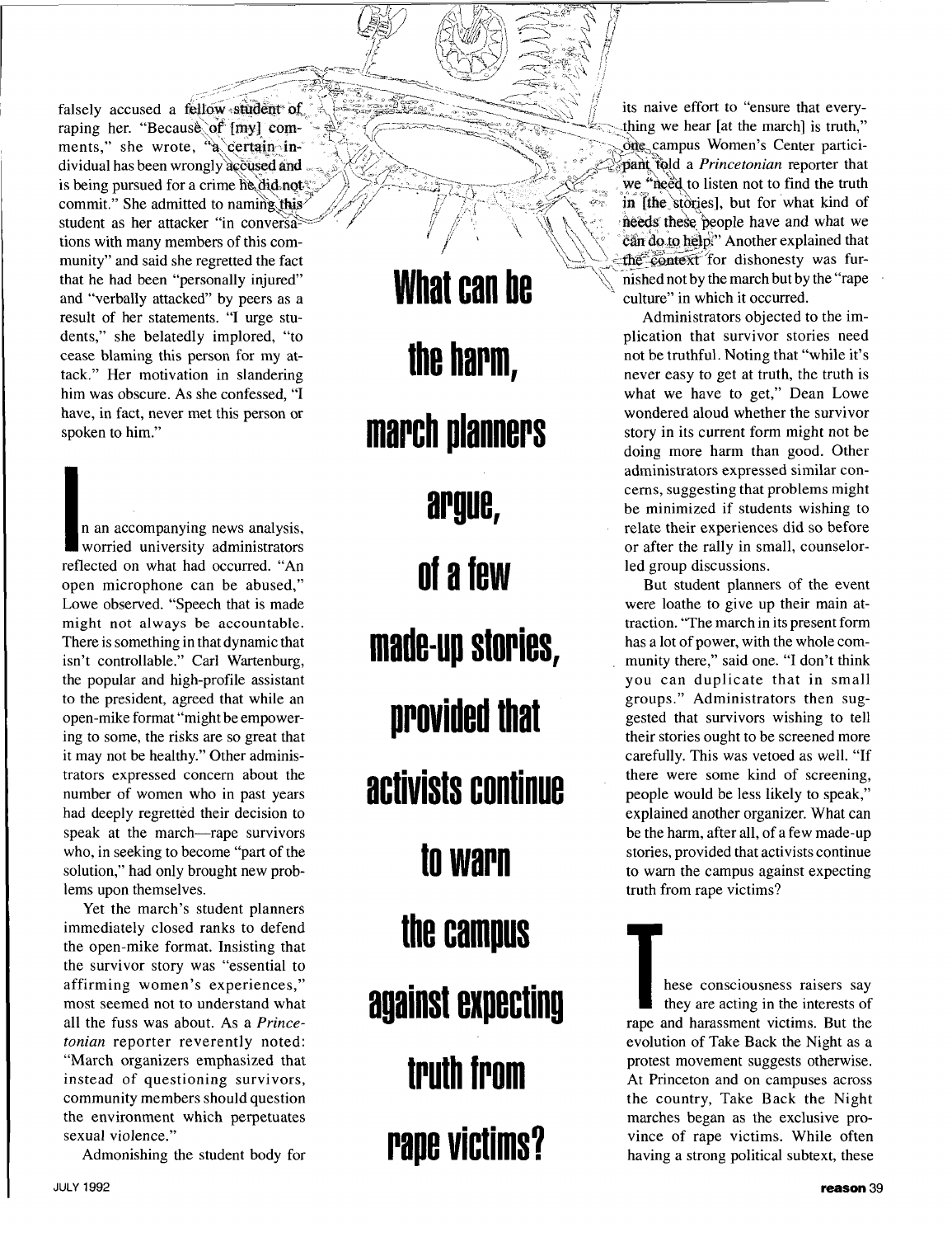early marches tended not to be highly controversial or to promote a formulaic agenda.

Yet after it became clears that rape victims' stories were drawing large activist groups-suddenly looking within their hearts and finding their own grievances to be mere variations on a general theme of sexual violence-began to clamor for inclusion. Gradually, rape victims lost control of the march, which is now run **by** their radical "advocates" at the campus Women's Center. Proclaiming themselves enablers of marginalized and oppressed people everywhere, the new march organizers were soon announcing their intention not to "silence any voices."

This linkage of rape victims to protest politics has changed the nature of the consciousness-raising project. Participants in the Take Back the Night march used to demand better campus lighting, additional rape counselors, cheaper self-defense classes. Now they denounce the "rape culture of American society." And having made the ideologized abstraction from rape to rape culture, Take Back the Night marchers can claim to act on behalf of rape survivors when they call for, among other things, a comprehensive "racial harassment policy" (read: speech code) with accompanying "programs"; gay and bisexual "role models" installed in each of the residential colleges; immediate action to correct "underrepresentation" in the administration and Faculty; the installation of a minority "ombudsperson" in the Office of the President; and mandated use of "inclusive language" in all university documents.

As a march organizer from the Women's Center told the *Princetonian,* "We are asking for changes which will get rid of the conditions that contribute to sexual violence." Last year's march was held in conjunction with "Sexual Harassment and Assault Awareness Week"seven days of lectures and film screenings with titles such as "Race,

**Take Back the Night marc hers claim to act on behalf of rape victims when they call for a "racial harassment" policy**  (read:speech code) **and gay and bisexual "role models" in each colleue.** 

Gender, and Representation," "Colonial- $\lim_{k \to \infty}$  Exoticism, and Sexuality in the Cin- $\sum_{n=1}^{\infty}$   $\sum_{n=1}^{\infty}$  Issues for Young Feminists," and the inevitable "Rape Culture." Lest anyone fail to comprehend the horror of crowds of interested students, other  $\mathbb{Z}$  /// $\mathbb{Z}$   $\mathbb{Z}$  is  $\mathbb{Z}$  sexual violence, a student who spoke at the march put things in perspective. Rape, she reminded the audience, was nothing less than "the crudest and most direct form of racism....You can't separate it from the culture of violence, domination, and oppression."

"The direction we seem to be moving in," one of the march's principal organizers told the *Princetonian,* "is using the lens of personal experience to talk about different ways that different kinds of oppression are linked to sexual violence." In this way, the activists' unconvincing vision of America as a racist, sexist, classist, imperialist, homophobic dystopia can be revisited and revivified through its supposed consonance with the experience of rape victims, for whom any decent person would feel instinctive sympathy and concern. Buoyed by large, tearful crowds and extensive coverage in the campus papers, the protesters expect the university to take their demands seriously. One organizer from the Women's Center, explaining the march's ever-broadening political agenda, reasoned to the *Princetonian,*  "Making demands has not hurt us in the past. The administration has granted us a lot of the things we've asked for."

To accomplish this, however, Take Back the Night can no longer celebrate the empowerment of rape survivors as an end in itself. Its primary goal must be to reveal them as human "lenses of personal experience" through which an entire world view can be refracted. For several years now, the march has tried to balance the need to keep survivor stories "central" against the need to address different varieties of oppression and achieve practical political goals. Organizers of Take Back the Night at Princeton "have tried to resolve this conflict," reported the *Princetonian,* "by having survivor stories serve as a springboard for a broader discussion."

Honest accounts of rape are advanced not to revolutionize society but to supply the facts and achieve justice. What kind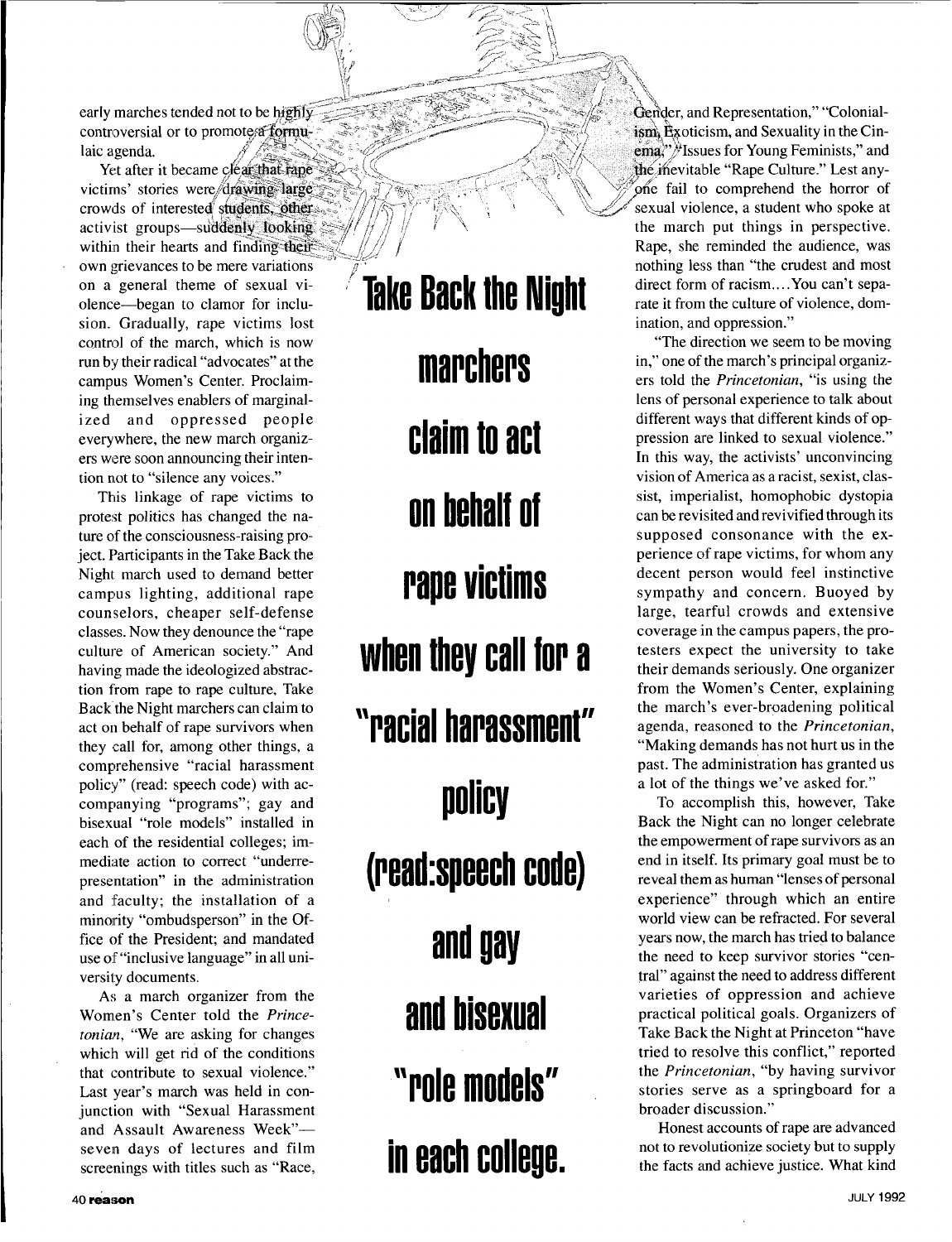of survivor stories ought we to expect. then, from women instructed to function as political "springboards" and "lenses"? While some rape victims will always relate their experiences in a straightforward way, it seems inevitable that others—seized by perform- $\mathcal{P}$ ance anxiety, political overzealousness, or the tug of psychosexual exhibitionism--will feel compelled to serve up gothic melodramas of sexual calamity. Last year's false accuser made her statements not out of spite, not out of moral panic, but out of sheer aesthetic and ideological enthusiasm. Caught up in the drama of the moment, she allowed her narrative to careen wildly out of control.

ape survivors have been victims of horrible crimes. When recalling the details of their assault, they must venture into excruciatingly private emotional territory. Why, then, have campus activists-self-proclaimed arbiters of sensitivity-seized upon their "personal experiences" as ideal material for midnight political theater? Why the need to keep survivor stories "central"? Because today's leftists have awakened to what Madison Avenue has known for years: Sex sells. As media pundits wring their hands over the problem of "campus apathy," students all over the country are defying the trend by showing up in the hundreds, even thousands, at Take Back the Night marches.

Meanwhile, campus rape victims seem to be tiring of the hype. Annoyed at the march's ideological bombast, they suspect that their experiences are being appropriated by people who in truth care very little about them. "Take Back the Night is being turned into a vehicle for something that has nothing to do with rape or sexual harassment," one rape victim says. "The whole point of the march is to give women a space, and that can't happen if you set a political agenda."

One of the three rape victims who participated in the event's planning two

**Today's leftists have awakened to the fact that But rape victims now suspect their experiences are being appropriated by people who care very little about them. Sex sells.** 

years ago recalls: "Every time I opened my mouth to criticize them, they jumped yn me. They said, 'You're privileging yourself. You're trying to emotionally blackmail us.' "This year, no rape survivors were involved in planning Take Back the Night. So what do the organizers talk about? "Oh, you know," says the former planner. "Whether or not to invite men. They'll spend hours and hours arguing over whether men should be allowed to sit in on the planning meetings. It is a bunch of uppermiddle-class white women who are just totally clueless."

In the wake of last spring's false accusation, Princeton administrators may also be losing confidence in the march organizers' ability to deal effectively with rape victims. Survivors' "boundaries have been confused and need to be reasserted," Lowe says. **"I** doubt that works very well in an atmosphere of high drama." Asked what he thinks of the march planners' claims that the stories need not be true to be valuable, he replies, **"I** have no sympathy for that argument. People get better when they deal with truth. And I want these people to get better." Will pressure be put on organizers to change the march's structure? Lowe responds cautiously: **"I** am hopeful that it may be different. It may not be. In a place that values free expression, you can't stop people from standing up and talking."

Under the guise of empowerment, then, rape victims on college campuses continue to be disempowered. Political agitators desiring the attention of "the whole community" have manipulated them into becoming crowd-pleasing exhibitionists of their own sexual histories. The new consciousness raising promotes voyeurism under a guise of revolution*ary* virtue. In borrowing rape victims' moral authority, campus activists seek to burnish their own dull ideas with the sheen of victimization and, in doing so, to intimidate critics into silence. The result is political metatheater-a spectacle of sexual exploitation in protest of that very outrage.

*Ruth Shalit is a senior at Princeton University.*